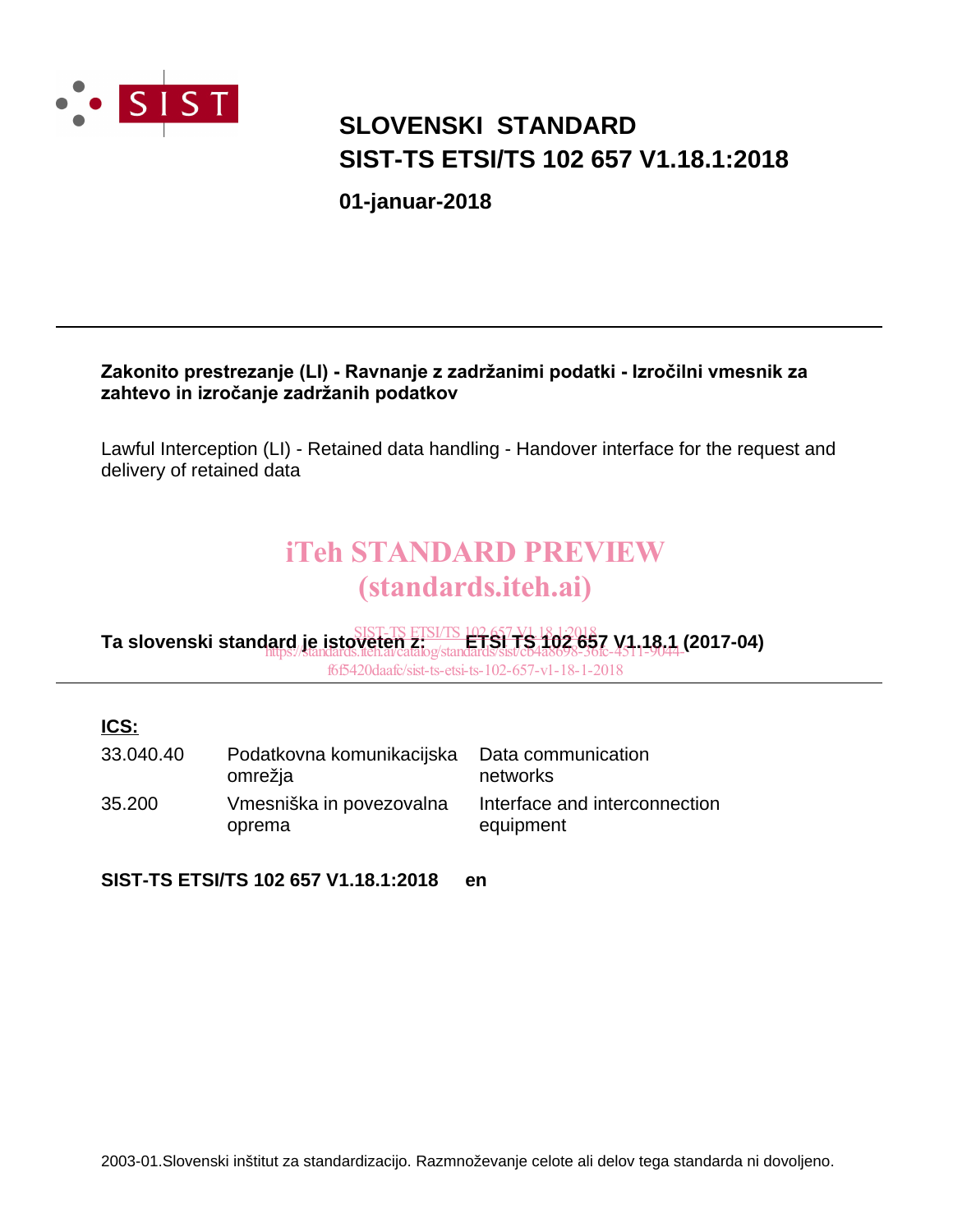# iTeh STANDARD PREVIEW (standards.iteh.ai)

SIST-TS ETSI/TS 102 657 V1.18.1:2018 https://standards.iteh.ai/catalog/standards/sist/cb4a8698-36fc-4511-9044f6f5420daafc/sist-ts-etsi-ts-102-657-v1-18-1-2018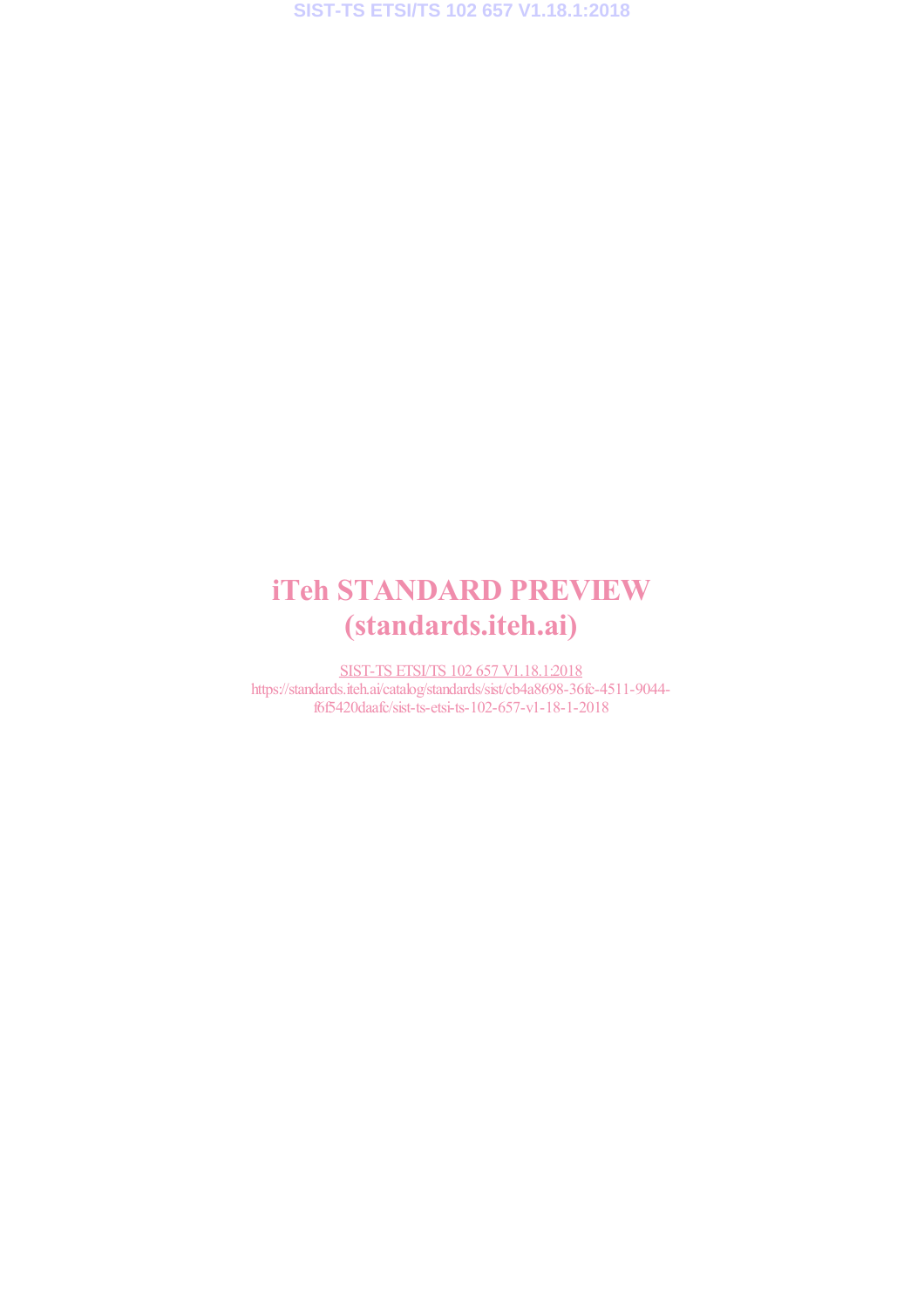#### **SIST-TS ETSI/TS 102 657 V1.18.1:2018**

# ETSI TS 102 657 V1.18.1 (2017-04)



# **Lawful Interception (LI);** iTe**k Stained data handling**; W Handover interface for the request and de<u>livery of retained d</u>ata

https://standards.iteh.ai/catalog/standards/sist/cb4a8698-36fc-4511-9044 f6f5420daafc/sist-ts-etsi-ts-102-657-v1-18-1-2018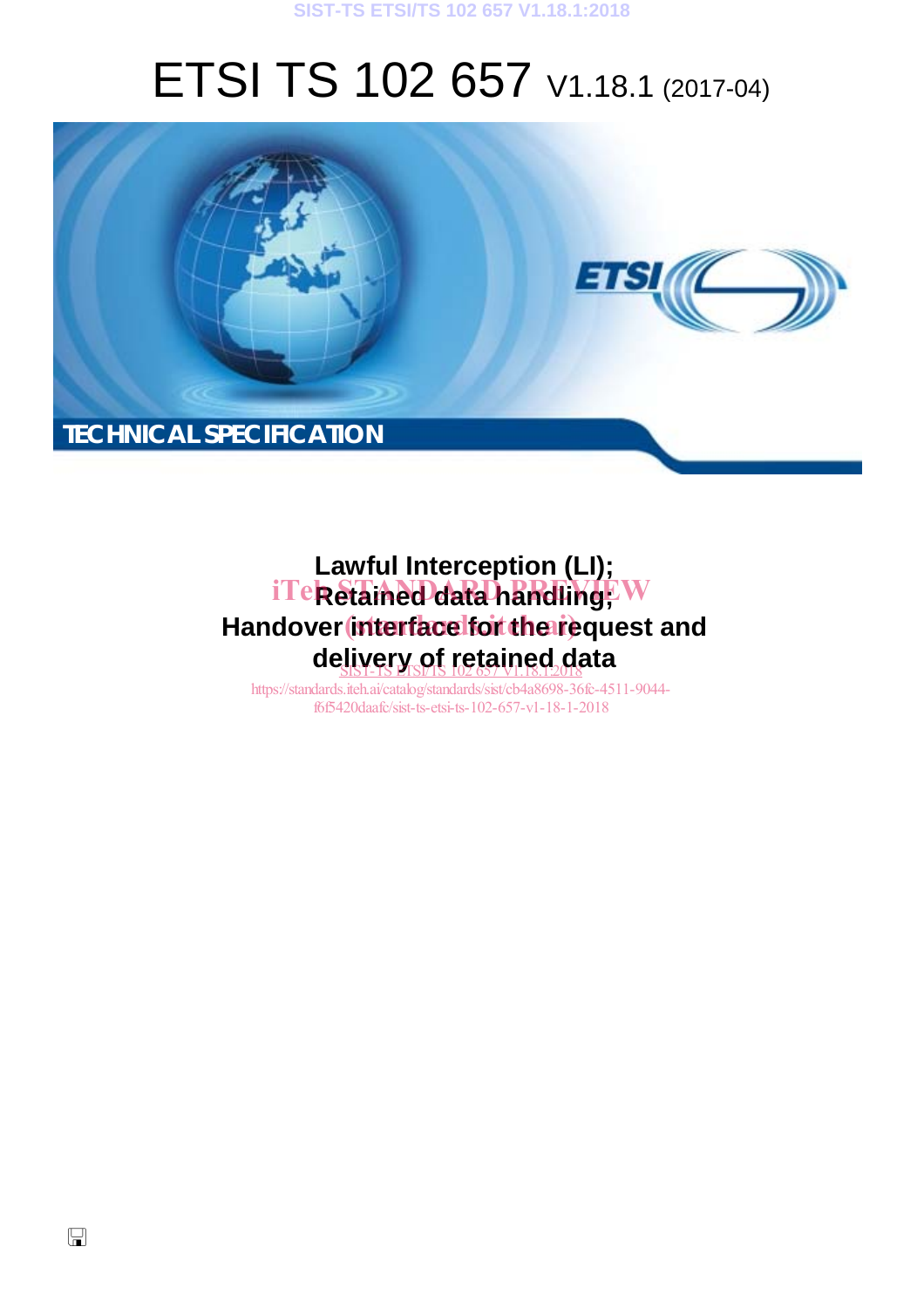Reference RTS/LI-00141

Keywords

handover, retention

#### *ETSI*

650 Route des Lucioles F-06921 Sophia Antipolis Cedex - FRANCE

Tel.: +33 4 92 94 42 00 Fax: +33 4 93 65 47 16

Siret N° 348 623 562 00017 - NAF 742 C Association à but non lucratif enregistrée à la iTeh S<sup>Sous-Préfecture</sup> de Grasse (06) N° 7803/88 / IEW

### (standards.iteh.ai)

*Important notice*  f6f5420daafc/sist-ts-etsi-ts-102-657-v1-18-1-2018SIST-TS ETSI/TS 102 657 V1.18.1:2018 https://standards.iteh.ai/catalog/standards/sist/cb4a8698-36fc-4511-9044-

> The present document can be downloaded from: http://www.etsi.org/standards-search

The present document may be made available in electronic versions and/or in print. The content of any electronic and/or print versions of the present document shall not be modified without the prior written authorization of ETSI. In case of any existing or perceived difference in contents between such versions and/or in print, the only prevailing document is the print of the Portable Document Format (PDF) version kept on a specific network drive within ETSI Secretariat.

Users of the present document should be aware that the document may be subject to revision or change of status. Information on the current status of this and other ETSI documents is available at https://portal.etsi.org/TB/ETSIDeliverableStatus.aspx

If you find errors in the present document, please send your comment to one of the following services: https://portal.etsi.org/People/CommiteeSupportStaff.aspx

#### *Copyright Notification*

No part may be reproduced or utilized in any form or by any means, electronic or mechanical, including photocopying and microfilm except as authorized by written permission of ETSI. The content of the PDF version shall not be modified without the written authorization of ETSI.

The copyright and the foregoing restriction extend to reproduction in all media.

© European Telecommunications Standards Institute 2017. All rights reserved.

**DECT**TM, **PLUGTESTS**TM, **UMTS**TM and the ETSI logo are Trade Marks of ETSI registered for the benefit of its Members. **3GPP**TM and **LTE**™ are Trade Marks of ETSI registered for the benefit of its Members and of the 3GPP Organizational Partners.

**GSM**® and the GSM logo are Trade Marks registered and owned by the GSM Association.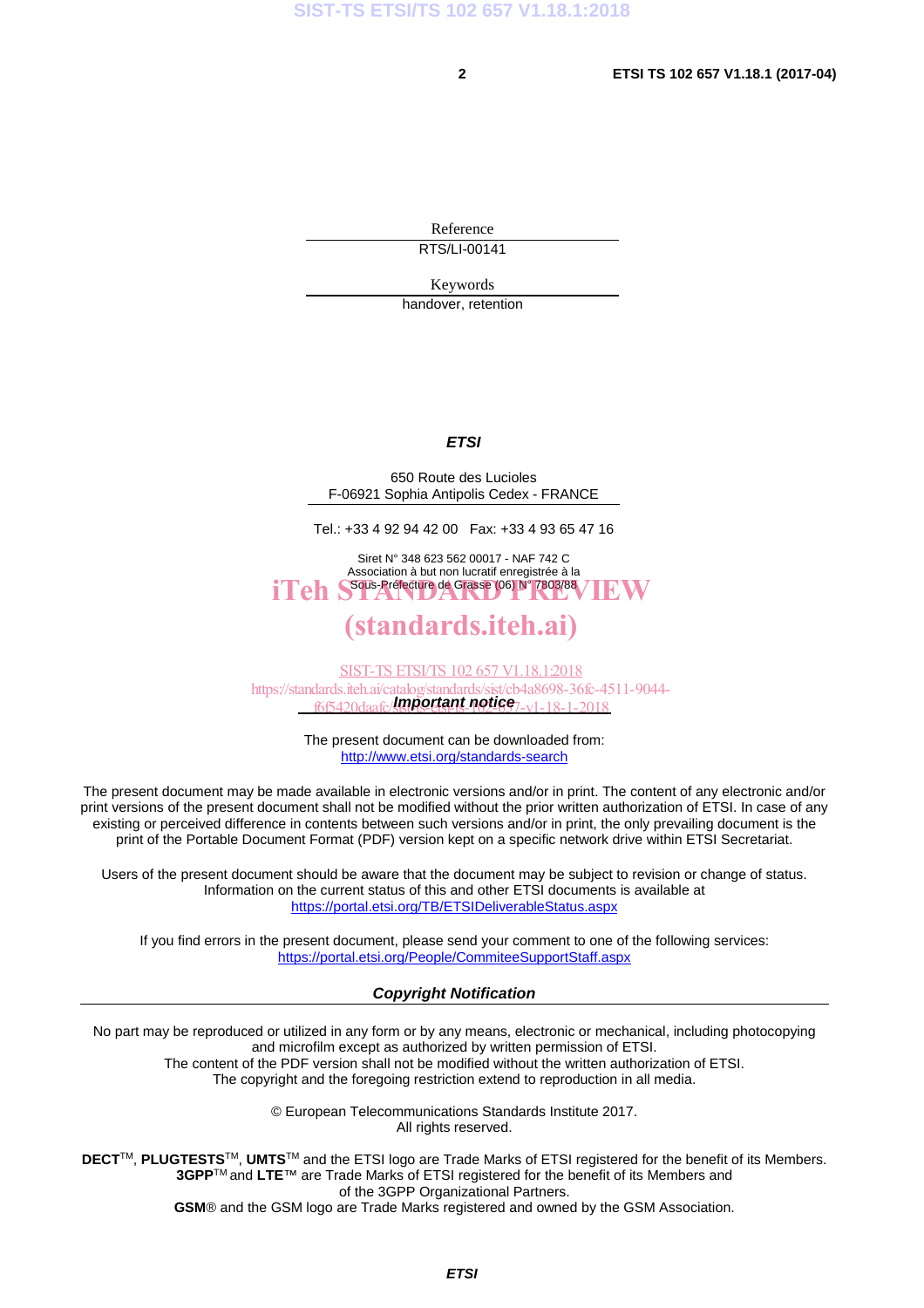$\mathbf{3}$ 

# Contents

| 1                |                                                                   |  |
|------------------|-------------------------------------------------------------------|--|
| 2                |                                                                   |  |
| 2.1              |                                                                   |  |
| 2.2              |                                                                   |  |
|                  |                                                                   |  |
| 3                |                                                                   |  |
| 3.1<br>3.2       |                                                                   |  |
|                  |                                                                   |  |
| $\overline{4}$   |                                                                   |  |
| 4.1              |                                                                   |  |
| 4.2              |                                                                   |  |
| 4.3              |                                                                   |  |
| 4.4              |                                                                   |  |
| 4.5              |                                                                   |  |
| 5                |                                                                   |  |
| 5.1              |                                                                   |  |
| 5.1.1            |                                                                   |  |
| 5.1.2            |                                                                   |  |
| 5.1.3            |                                                                   |  |
| 5.1.4            |                                                                   |  |
| 5.1.5<br>5.1.5.1 | Errors and failure situation SIST-TS ETSI/TS 102.657 V1.18.1.2018 |  |
| 5.1.5.2          |                                                                   |  |
| 5.1.5.3          |                                                                   |  |
| 5.1.5.4          |                                                                   |  |
| 5.1.6            |                                                                   |  |
| 5.1.7            |                                                                   |  |
| 5.1.8            |                                                                   |  |
| 5.1.9            |                                                                   |  |
| 5.2              |                                                                   |  |
| 5.2.1            |                                                                   |  |
| 5.2.2            |                                                                   |  |
| 5.2.3            |                                                                   |  |
| 5.3              |                                                                   |  |
| 5.3.1<br>5.3.2   |                                                                   |  |
| 5.3.3            |                                                                   |  |
| 5.4              |                                                                   |  |
| 5.5              |                                                                   |  |
|                  |                                                                   |  |
| 6                |                                                                   |  |
| 6.1              |                                                                   |  |
| 6.1.1<br>6.1.2   |                                                                   |  |
| 6.1.3            |                                                                   |  |
| 6.1.3.1          |                                                                   |  |
| 6.1.3.2          |                                                                   |  |
| 6.1.4            |                                                                   |  |
| 6.1.5            |                                                                   |  |
| 6.2              |                                                                   |  |
| 6.2.1            |                                                                   |  |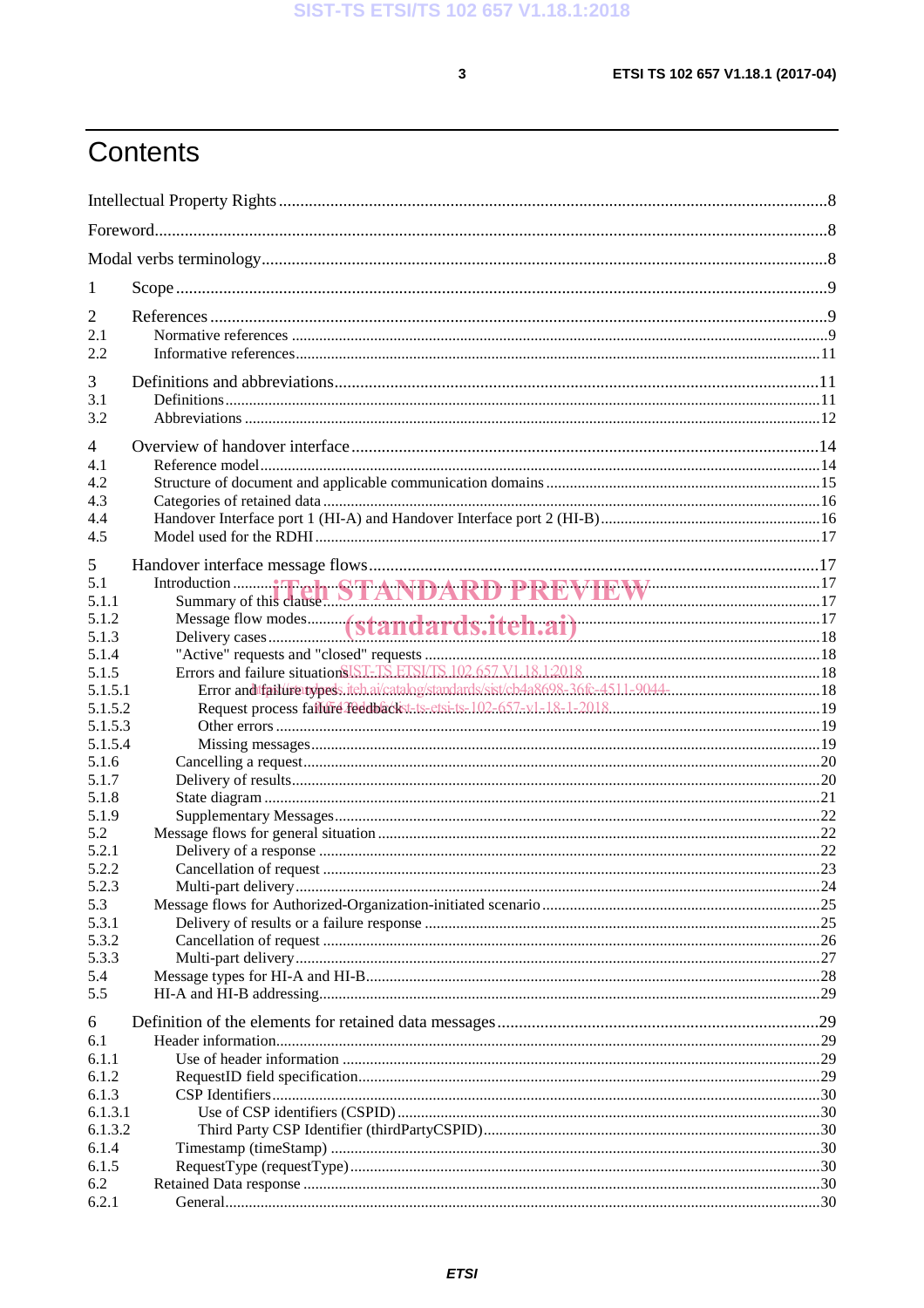$\overline{\mathbf{4}}$ 

| 6.2.2              |                                                                        |  |
|--------------------|------------------------------------------------------------------------|--|
| 6.2.2.1            |                                                                        |  |
| 6.2.2.2            |                                                                        |  |
| 6.2.3              |                                                                        |  |
| 6.2.4              |                                                                        |  |
| 6.3                |                                                                        |  |
| 6.3.1              |                                                                        |  |
| 6.3.2              |                                                                        |  |
| 6.3.3              |                                                                        |  |
| 6.3.3.1            |                                                                        |  |
| 6.3.3.2            |                                                                        |  |
| 6.3.3.3<br>6.3.3.4 |                                                                        |  |
| 6.4                |                                                                        |  |
|                    |                                                                        |  |
| 7                  |                                                                        |  |
| 7.1                |                                                                        |  |
| 7.2                |                                                                        |  |
| 7.2.1              |                                                                        |  |
| 7.2.2              |                                                                        |  |
| 7.2.3              |                                                                        |  |
| 7.2.4              |                                                                        |  |
| 7.3                |                                                                        |  |
| 7.3.0              |                                                                        |  |
| 7.3.1              |                                                                        |  |
| 7.3.2              |                                                                        |  |
| 7.3.2.1            | Introduction, The <b>STANDARD PREVIEW</b> 15 No. 36                    |  |
| 7.3.2.2            |                                                                        |  |
| 7.3.3<br>7.3.4     |                                                                        |  |
|                    |                                                                        |  |
| 8                  |                                                                        |  |
| 8.1                |                                                                        |  |
| 8.2                |                                                                        |  |
| 8.3                | Application Level Security20daafc/sist-ts-etsi-ts-102-657-v1-18-1-2018 |  |
| 8.4                |                                                                        |  |
| 8.4.1              |                                                                        |  |
| 8.4.2              |                                                                        |  |
| 8.4.3              |                                                                        |  |
| 8.4.3.1            |                                                                        |  |
| 8.4.3.2            |                                                                        |  |
| 8.4.3.3            |                                                                        |  |
| 8.4.3.4            |                                                                        |  |
|                    | <b>Annex A (normative):</b>                                            |  |
|                    |                                                                        |  |
| A.1                |                                                                        |  |
| A.1.1              |                                                                        |  |
| A.1.2              |                                                                        |  |
| A.1.3              |                                                                        |  |
| A.2                |                                                                        |  |
| A.2.1              |                                                                        |  |
| A.2.1.1            |                                                                        |  |
| A.2.1.2            |                                                                        |  |
| A.2.2              |                                                                        |  |
| A.2.2.1            |                                                                        |  |
| A.2.2.2            |                                                                        |  |
| A.2.2.3            |                                                                        |  |
| A.2.2.4            |                                                                        |  |
| A.2.2.5            |                                                                        |  |
| A.2.2.6            |                                                                        |  |
| A.2.3              |                                                                        |  |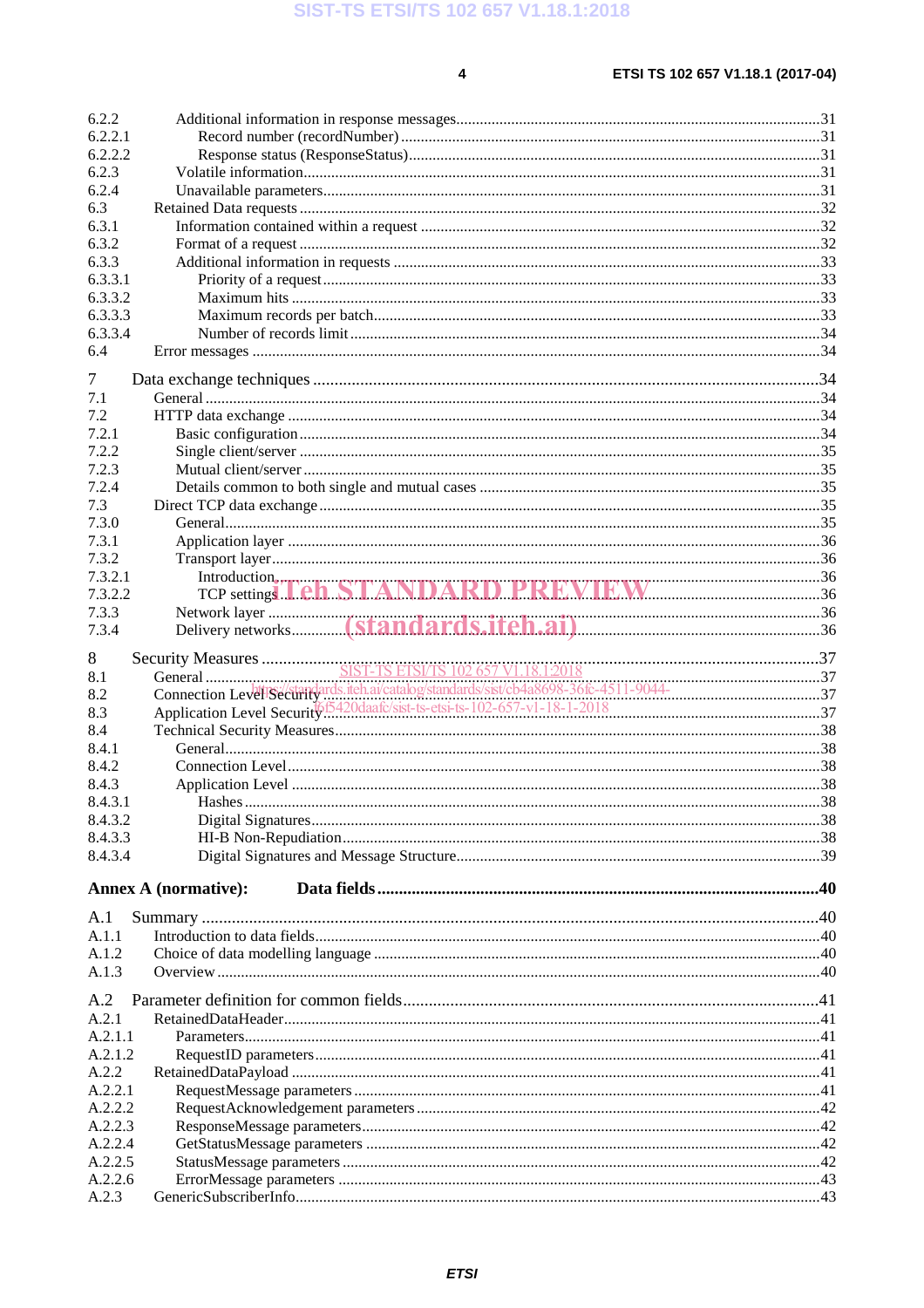SIST-TS ETSI/TS 102 657 V1.18.1:2018

 $\overline{\mathbf{5}}$ 

| A.2.3.1        |                                              |  |
|----------------|----------------------------------------------|--|
| A.2.3.2        |                                              |  |
| A.2.3.3        |                                              |  |
| A.2.4          |                                              |  |
|                |                                              |  |
| A.3            |                                              |  |
| A.3.1          |                                              |  |
| A.3.1.1        |                                              |  |
| A.3.1.2        |                                              |  |
| A.3.2          |                                              |  |
| A.3.2.1        |                                              |  |
| A.3.2.2        |                                              |  |
| A.3.3          |                                              |  |
| A.3.4          |                                              |  |
|                | <b>Annex B</b> (normative):                  |  |
| B.1            |                                              |  |
|                |                                              |  |
| B.2            |                                              |  |
| <b>B.2.1</b>   |                                              |  |
| B.2.2          |                                              |  |
| <b>B.2.2.0</b> |                                              |  |
| <b>B.2.2.1</b> |                                              |  |
| <b>B.2.2.2</b> |                                              |  |
| B.2.2.3        |                                              |  |
| B.2.2.4        |                                              |  |
| B.2.2.4.1      |                                              |  |
| B.2.3          | Description Description STANDARD PREVIEW 758 |  |
| B.2.3.0        |                                              |  |
| B.2.3.1        |                                              |  |
| <b>B.2.4</b>   |                                              |  |
| <b>B.2.4.1</b> |                                              |  |
| <b>B.2.4.2</b> |                                              |  |
| <b>B.2.4.3</b> |                                              |  |
| <b>B.2.4.4</b> |                                              |  |
| B.2.5          |                                              |  |
| <b>B.2.5.1</b> |                                              |  |
| B.2.6          |                                              |  |
| <b>B.2.6.1</b> |                                              |  |
| B.2.6.2        |                                              |  |
| B.2.6.2.1      |                                              |  |
| B.2.6.2.2      |                                              |  |
| B.2.6.2.3      |                                              |  |
| B.2.6.2.4      |                                              |  |
| B.2.6.3        |                                              |  |
| B.2.6.3.1      |                                              |  |
|                |                                              |  |
| B.3            |                                              |  |
| B.4            |                                              |  |
|                | <b>Annex C</b> (normative):                  |  |
| C.1            |                                              |  |
| C.2            |                                              |  |
| C.2.1          |                                              |  |
| C.2.2          |                                              |  |
| C.2.2.0        |                                              |  |
| C.2.2.1        |                                              |  |
| C.2.2.2        |                                              |  |
| C.2.2.3        |                                              |  |
| C.2.2.4        |                                              |  |
| C.2.2.5        |                                              |  |
|                |                                              |  |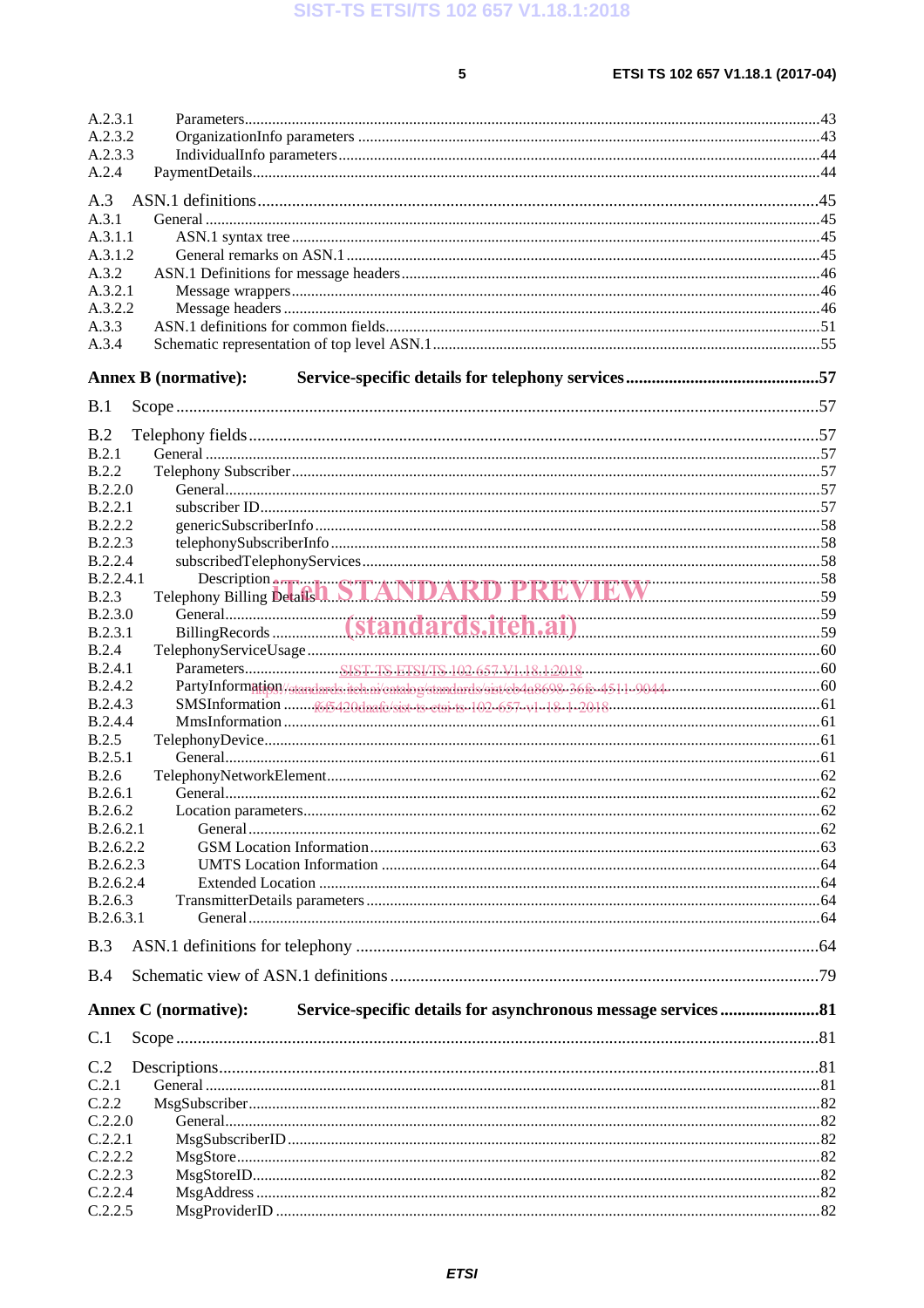SIST-TS ETSI/TS 102 657 V1.18.1:2018

 $\bf 6$ 

| C.2.3     |                                                                                                 |      |
|-----------|-------------------------------------------------------------------------------------------------|------|
| C.2.3.0   |                                                                                                 |      |
| C.2.3.1   |                                                                                                 |      |
| C.2.3.2   |                                                                                                 |      |
| C.2.4     |                                                                                                 |      |
| C.2.4.0   |                                                                                                 |      |
| C.2.4.1   |                                                                                                 |      |
| C.3       |                                                                                                 |      |
| C.4       |                                                                                                 |      |
|           | Service-specific details for synchronous multi-media services 89<br><b>Annex D</b> (normative): |      |
| D.1       |                                                                                                 |      |
| D.2       |                                                                                                 |      |
| D.2.1     |                                                                                                 |      |
| D.2.2     |                                                                                                 |      |
| D.2.2.0   |                                                                                                 |      |
| D.2.2.1   |                                                                                                 |      |
| D.2.2.2   |                                                                                                 |      |
| D.2.2.3   |                                                                                                 |      |
| D.2.2.4   |                                                                                                 |      |
| D.2.2.4.1 |                                                                                                 |      |
| D.2.3     |                                                                                                 |      |
| D.2.3.1   |                                                                                                 |      |
| D.2.3.2   |                                                                                                 |      |
| D.2.3.3   |                                                                                                 |      |
| D.2.4     |                                                                                                 |      |
| D.2.4.1   |                                                                                                 |      |
| D.2.4.2   |                                                                                                 |      |
| D.2.4.3   |                                                                                                 |      |
| D.2.4.4   |                                                                                                 |      |
| D.3       |                                                                                                 |      |
| D.4       |                                                                                                 |      |
|           | Service-specific details for network access services102<br><b>Annex E</b> (normative):          |      |
|           | E.1 Scope.                                                                                      | .102 |
| E.2       |                                                                                                 |      |
| E.2.1     |                                                                                                 |      |
| E.2.2     |                                                                                                 |      |
| E.2.3     |                                                                                                 |      |
| E.2.4     |                                                                                                 |      |
| E.2.5     |                                                                                                 |      |
| E.2.6     |                                                                                                 |      |
| E.2.7     |                                                                                                 |      |
| E.3       |                                                                                                 |      |
| E.4       |                                                                                                 |      |
|           | <b>Annex F</b> (informative):                                                                   |      |
| F.1       |                                                                                                 |      |
| F.1.1     |                                                                                                 |      |
| F.1.2     |                                                                                                 |      |
| F.1.3     |                                                                                                 |      |
|           |                                                                                                 |      |
| F.2       |                                                                                                 |      |
| F.2.1     |                                                                                                 |      |
| F.2.2     |                                                                                                 |      |
| F.2.3     |                                                                                                 |      |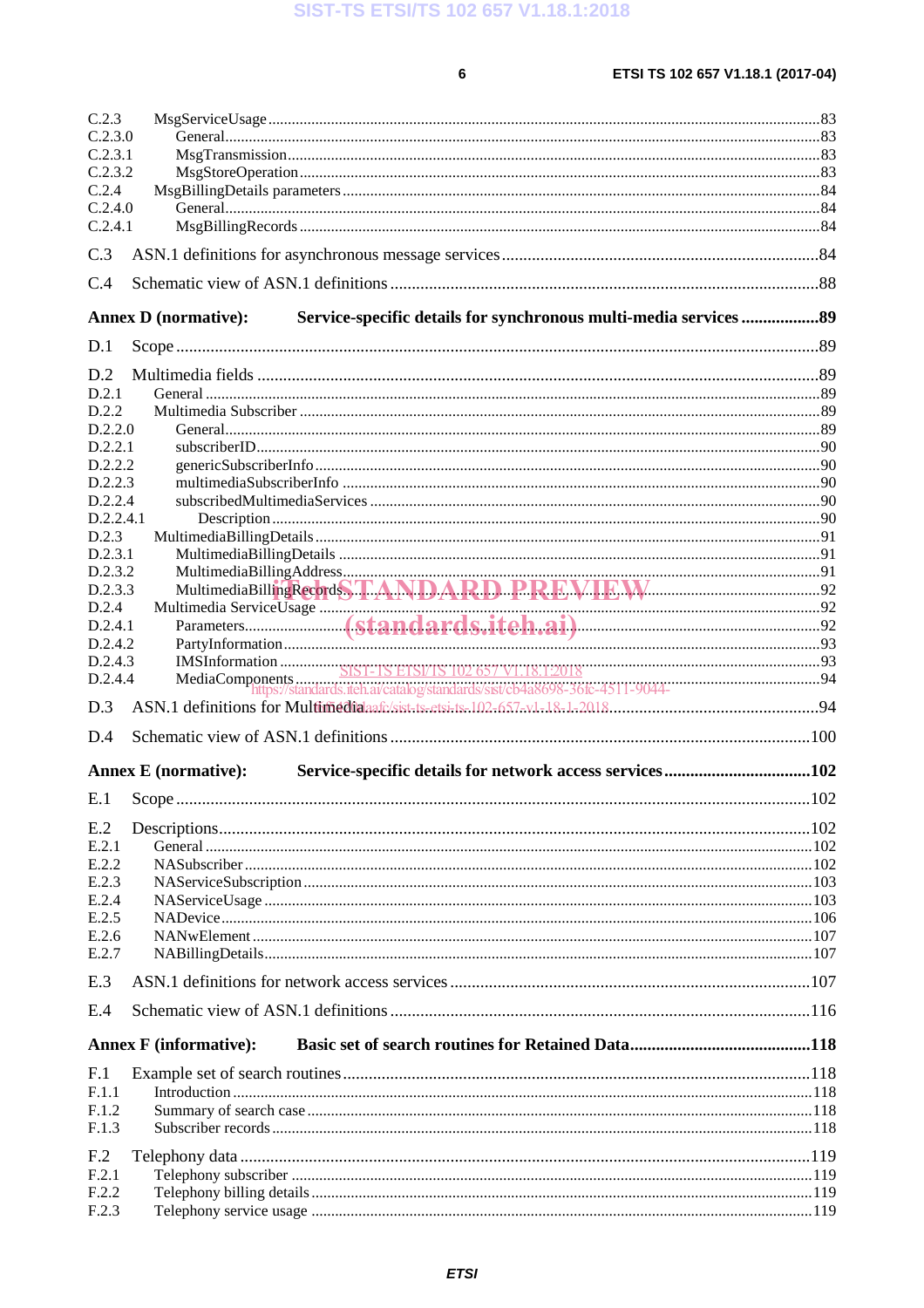$\overline{7}$ 

| F.2.4                          |                                                                                                                                                                                                                                 |  |
|--------------------------------|---------------------------------------------------------------------------------------------------------------------------------------------------------------------------------------------------------------------------------|--|
| F.3<br>F.3.1<br>F.3.2          |                                                                                                                                                                                                                                 |  |
| F.4<br>F.4.1<br>F.4.2          |                                                                                                                                                                                                                                 |  |
|                                | <b>Annex G (informative):</b>                                                                                                                                                                                                   |  |
| G.1                            |                                                                                                                                                                                                                                 |  |
| G.2                            |                                                                                                                                                                                                                                 |  |
| G.3                            |                                                                                                                                                                                                                                 |  |
|                                |                                                                                                                                                                                                                                 |  |
| H.1                            |                                                                                                                                                                                                                                 |  |
| H.2<br>H.2.1<br>H.2.2<br>H.2.3 |                                                                                                                                                                                                                                 |  |
| H.3<br>H.3.1<br>H.3.2<br>H.3.3 | Usage data categories<br>Usage: Traffic Data (Reply). STANDARD PREVIEW [126]<br>126                                                                                                                                             |  |
| H.3.4<br>H.3.5<br>H.3.6        | Usage: Traffic Data related information (Reply). The constraint continuum contract of the 126                                                                                                                                   |  |
| H.4<br>H.4.1<br>H.4.2          | Further information on network element data<br>Network element requests then averatiog standards/sist/cb4a8698-36fc-4511-9044-<br>Network element requests and averation of the Account of the Account of the Account of the Ac |  |
|                                | <b>Annex I</b> (informative):                                                                                                                                                                                                   |  |
|                                | <b>Annex J (informative):</b>                                                                                                                                                                                                   |  |
| J.1                            |                                                                                                                                                                                                                                 |  |
| J.2                            |                                                                                                                                                                                                                                 |  |
| J.3                            |                                                                                                                                                                                                                                 |  |
|                                | <b>Annex K</b> (informative):                                                                                                                                                                                                   |  |
|                                |                                                                                                                                                                                                                                 |  |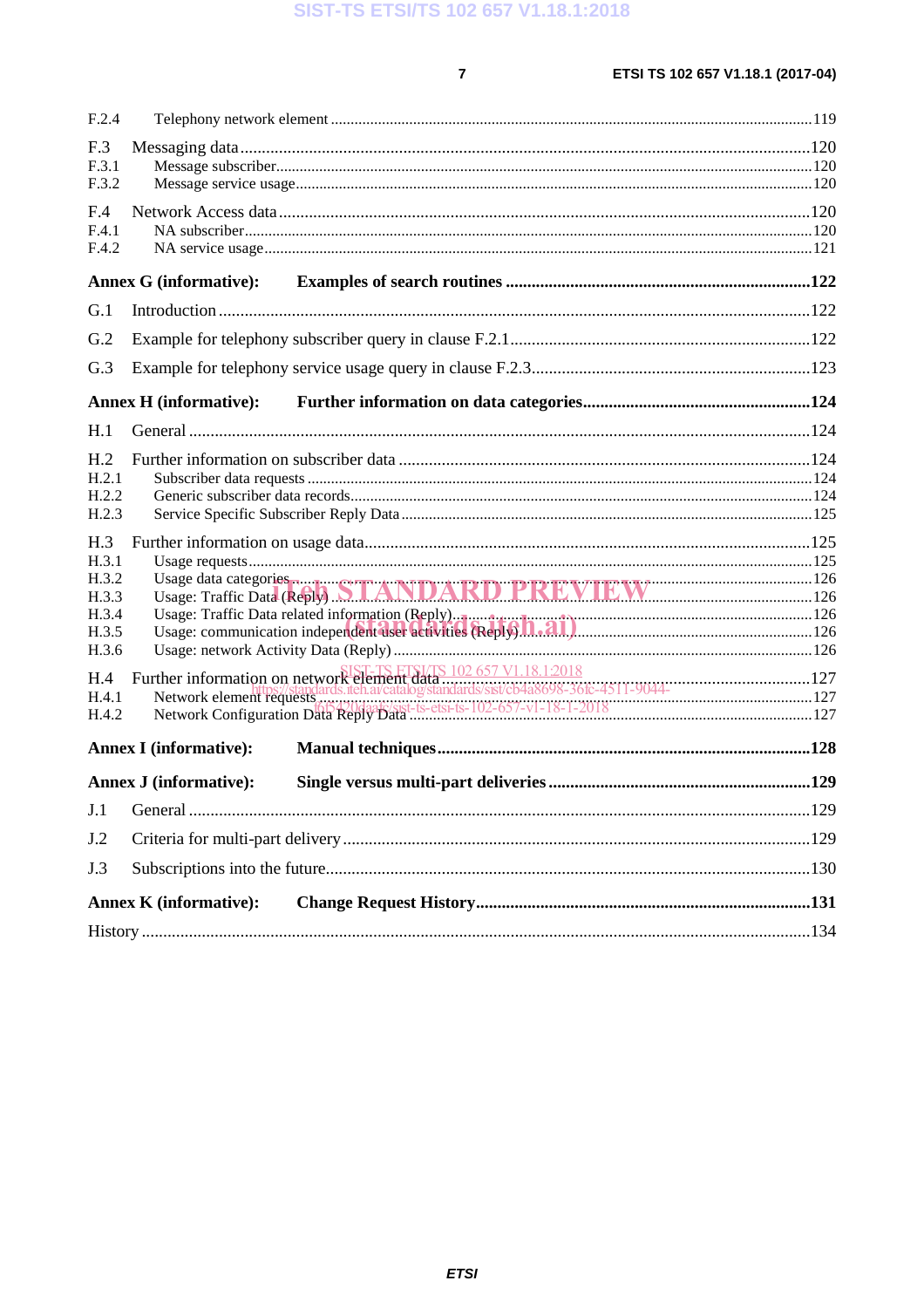### Intellectual Property Rights

IPRs essential or potentially essential to the present document may have been declared to ETSI. The information pertaining to these essential IPRs, if any, is publicly available for **ETSI members and non-members**, and can be found in ETSI SR 000 314: *"Intellectual Property Rights (IPRs); Essential, or potentially Essential, IPRs notified to ETSI in respect of ETSI standards"*, which is available from the ETSI Secretariat. Latest updates are available on the ETSI Web server (https://ipr.etsi.org/).

Pursuant to the ETSI IPR Policy, no investigation, including IPR searches, has been carried out by ETSI. No guarantee can be given as to the existence of other IPRs not referenced in ETSI SR 000 314 (or the updates on the ETSI Web server) which are, or may be, or may become, essential to the present document.

### Foreword

This Technical Specification (TS) has been produced by ETSI Technical Committee Lawful Interception (LI).

The ASN.1 module and XML schema are also available as an electronic attachment to the original document from the ETSI site (see details in clause A.3.1.2).

## Modal verbs terminology

In the present document "**shall**", "**shall not**", "**should**", "**should not**", "**may**", "**need not**", "**will**", "**will not**", "**can**" and In the present document "shall", "shall not", "should", "should not", "may", "need not", "will", "will not", "can" and<br>"cannot" are to be interpreted as described in clause 3.2 of the ETSI Drafting Rules (Verbal forms for provisions). (standards.iteh.ai)

"**must**" and "**must not**" are **NOT** allowed in ETSI deliverables except when used in direct citation. SIST-TS ETSI/TS 102 657 V1.18.1:2018

https://standards.iteh.ai/catalog/standards/sist/cb4a8698-36fc-4511-9044 f6f5420daafc/sist-ts-etsi-ts-102-657-v1-18-1-2018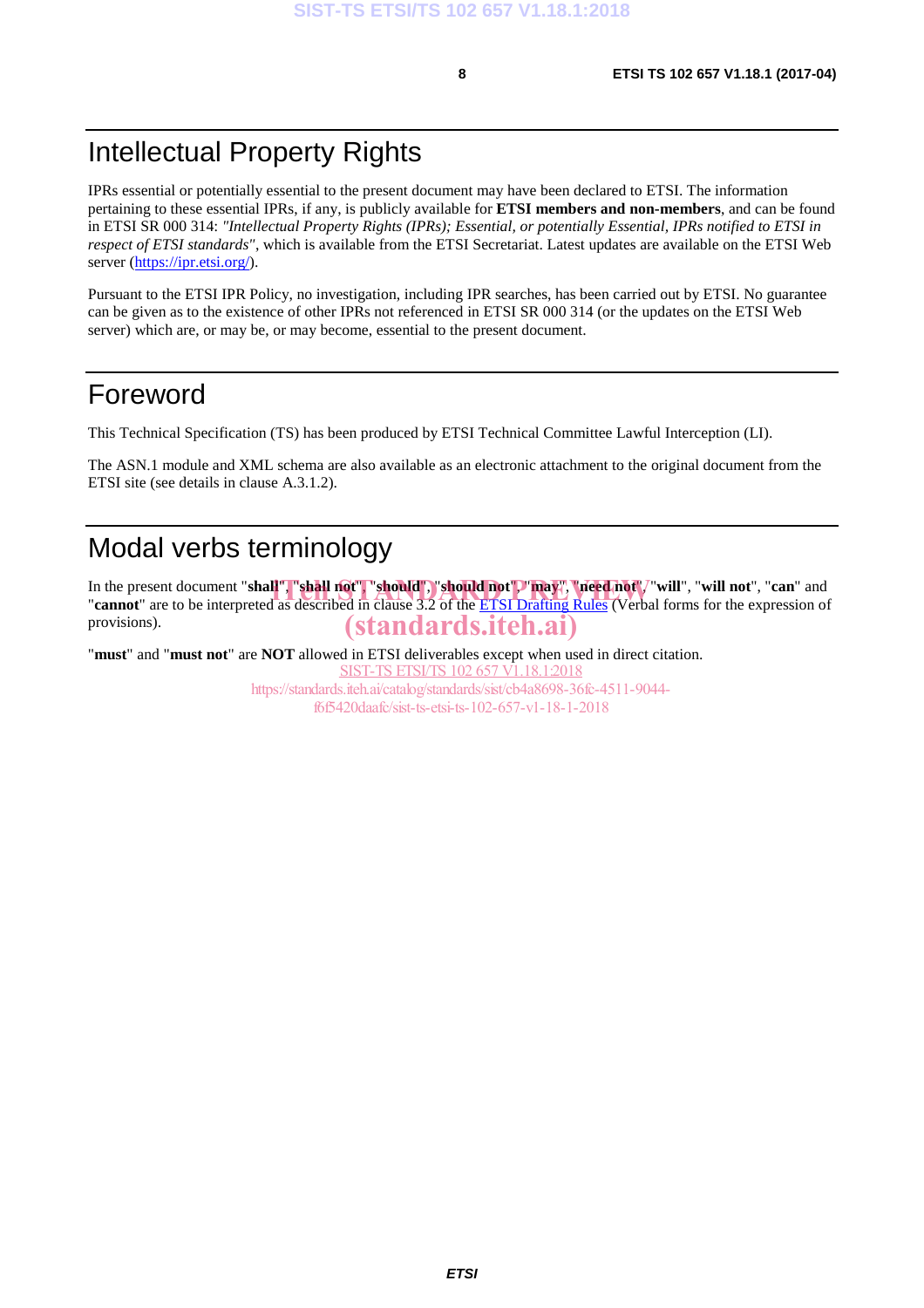### 1 Scope

The present document is based on requirements from ETSI TS 102 656 [2].

The present document contains handover requirements and a handover specification for the data that is identified in national legislations on Retained Data.

The present document considers both the requesting of retained data and the delivery of the results.

The present document defines an electronic interface. An informative annex describes how this interface may be adapted for manual techniques. Apart from in annex I, the present document does not consider manual techniques.

### 2 References

### 2.1 Normative references

References are either specific (identified by date of publication and/or edition number or version number) or non-specific. For specific references, only the cited version applies. For non-specific references, the latest version of the referenced document (including any amendments) applies.

Referenced documents which are not found to be publicly available in the expected location might be found at https://docbox.etsi.org/Reference. I ATLAIN I DD DDEVIEW

| NOTE: While any hyperlinks included in this clause were valid at the time of publication, ETSI cannot guarantee |
|-----------------------------------------------------------------------------------------------------------------|
| their long term validity. (standards.iteh.ai)                                                                   |

The following referenced documents are necessary for the application of the present document.

SIST-TS ETSI/TS 102 657 V1.18.1:2018

- The Void extension of the contract of the contract of the contract of the property of the https://standards.iteh.ai/catalog/standards/sist/cb4a8698-36fc-4511-9044-
- [2] ETSI TS 102  $656$ <sup>542</sup>d $\frac{1}{2}$  filterception (Li);  $674$   $\frac{1}{2}$   $\frac{1}{2}$   $\frac{1}{2}$   $\frac{1}{2}$   $\frac{1}{2}$  Requirements of Law Enforcement Agencies for handling Retained Data".
- [3] ETSI TS 102 232-1: "Lawful Interception (LI); Handover Interface and Service-Specific Details (SSD) for IP delivery; Part 1: Handover specification for IP delivery".
- [4] ISO 3166-1: "Codes for the representation of names of countries and their subdivisions Part 1: Country codes".
- [5] ISO 4217: "Codes for the representation of currencies".
- [6] ETSI TS 101 671: "Lawful Interception (LI); Handover interface for the lawful interception of telecommunications traffic".
- NOTE: Periodically ETSI TS 101 671 is published as ETSI ES 201 671. A reference to the latest version of the TS as above reflects the latest stable content from ETSI/TC LI.
- [7] ETSI EN 300 356 (all parts): "Integrated Services Digital Network (ISDN); Signalling System No.7 (SS7); ISDN User Part (ISUP) version 4 for the international interface".
- [8] ETSI TS 100 974: "Digital cellular telecommunications system (Phase 2+); Mobile Application Part (MAP) Specification (3GPP TS 09.02)".
- [9] ETSI TS 124 008: "Digital cellular telecommunications system (Phase 2+); Universal Mobile Telecommunications System (UMTS); LTE; Mobile radio interface Layer 3 specification; Core network protocols; Stage 3 (3GPP TS 24.008)".
- [10] **Void.**
- [11] ETSI TS 133 108: "Universal Mobile Telecommunications System (UMTS); LTE; 3G security; Handover interface for Lawful Interception (LI) (3GPP TS 33.108)".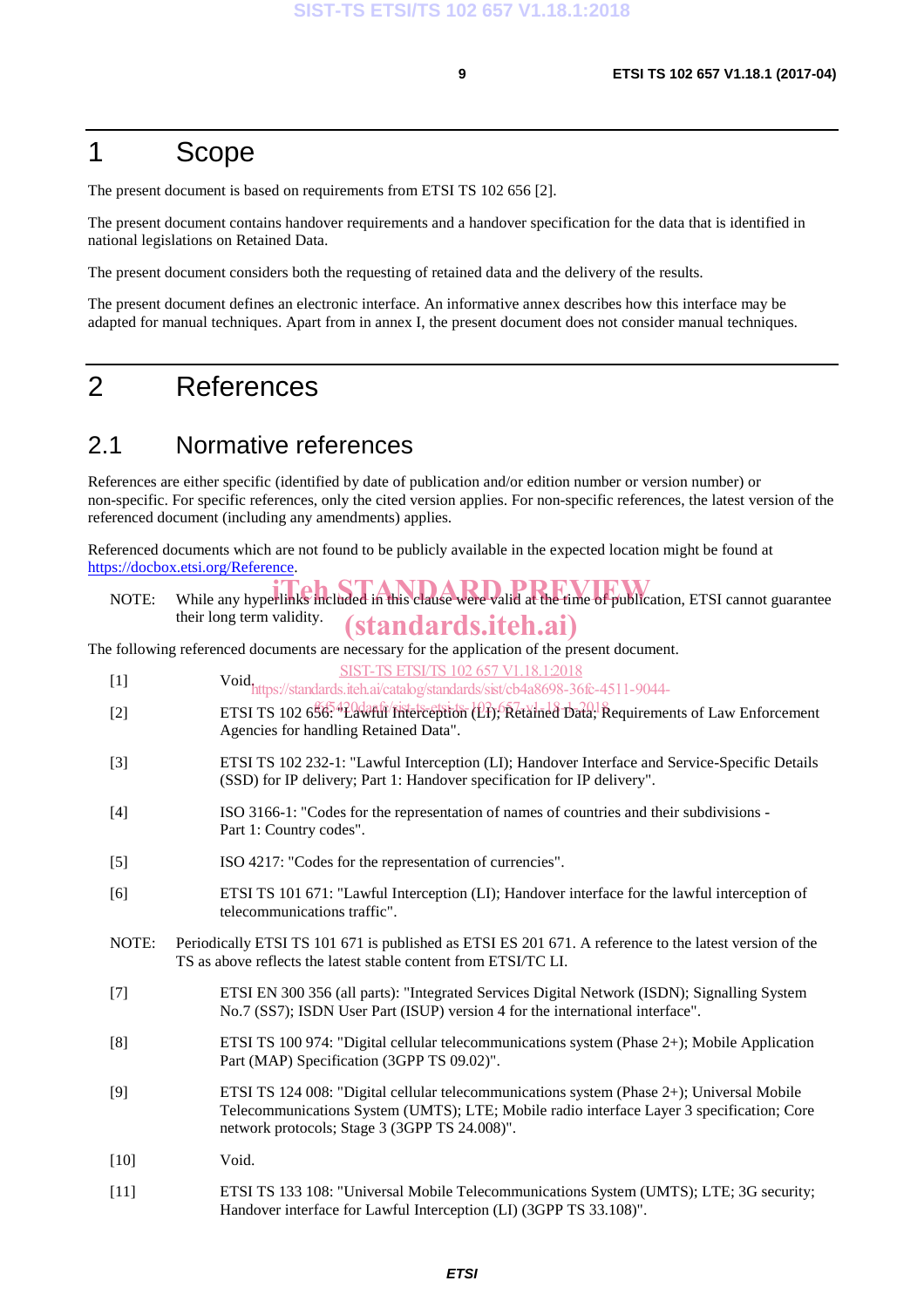- [12] ETSI TS 101 109 (V7.2.0): "Digital cellular telecommunications system (Phase 2+); Universal Geographical Area Description (GAD) (3GPP TS 03.32 version 7.2.0 Release 1998)".
- [13] FIPS PUB 186-2: "Digital Signature Standard (DSS)".
- [14] IETF RFC 2616: "Hypertext Transfer Protocol HTTP/1.1".
- [15] IETF RFC 2818: "HTTP Over TLS".
- [16] ETSI TS 123 040: "Digital cellular telecommunications system (Phase 2+); Universal Mobile Telecommunications System (UMTS); Technical realization of the Short Message Service (SMS) (3GPP TS 23.040)".
- [17] IETF RFC 793: "Transmission Control Protocol".
- [18] IETF RFC 5681: "TCP Congestion Control".
- NOTE: IETF RFC 5681 obsoletes IETF RFC 2581: "TCP Congestion Control".
- [19] IETF RFC 6298: "Computing TCP's Retransmission Timer".
- NOTE: IETF RFC 6298 obsoletes IETF RFC 2988: "Computing TCP's Retransmission Timer".
- [20] IETF RFC 1122: "Requirements for Internet Hosts Communication Layers".
- [21] **IETF RFC 791: "Internet Protocol".**
- [22] ETSI ES 282 002: "Telecommunications and Internet converged Services and Protocols for Advanced Networking (TISPAN); PSTN/ISDN Emulation Sub-system (PES); Functional architecture"eh STANDARD PREVIEW
- [23] IETF RFC 822: "Standard for the format of ARPA internet text messages".
- [24] IETF RFC 5322: "Internet Message Format".<br>SIST-TS ETSI/TS 102 657 V1.18.1:2018
- NOTE: IETF RFC 5322 obsoletes IETE RFQ 2822; "Internet Message Format"| 1-9044-T-TS ETSI/TS 102 657
- ETSI TS 123 228: "Digital cellular telecommunications system (Phase 2+); Universal Mobile [25] Telecommunications System (UMTS); LTE; IP Multimedia Subsystem (IMS); Stage 2 (3GPP TS 23.228)".
- [26] IETF RFC 3261: "SIP: Session Initiation Protocol".
- [27] IETF RFC 4506: "XDR: External Data Representation Standard".
- [28] ISO 13616-1:2007: "Financial services International bank account number (IBAN) Part 1: Structure of the IBAN".
- [29] ISO 9362:2014: "Banking Banking telecommunication messages Business identifier code (BIC)".
- [30] Void.
- [31] ETSI TS 125 413: "Universal Mobile Telecommunications System (UMTS); UTRAN Iu interface Radio Access Network Application Part (RANAP) signalling (3GPP TS 25.413)".
- [32] ETSI TS 129 274: "Universal Mobile Telecommunications System (UMTS); LTE; 3GPP Evolved Packet System (EPS); Evolved General Packet Radio Service (GPRS) Tunnelling Protocol for Control plane (GTPv2-C); Stage 3 (3GPP TS 29.274)".
- [33] ETSI TS 129 061: "Digital cellular telecommunications system (Phase 2+); Universal Mobile Telecommunications System (UMTS); LTE; Interworking between the Public Land Mobile Network (PLMN) supporting packet based services and Packet Data Networks (PDN) (3GPP TS 29.061)".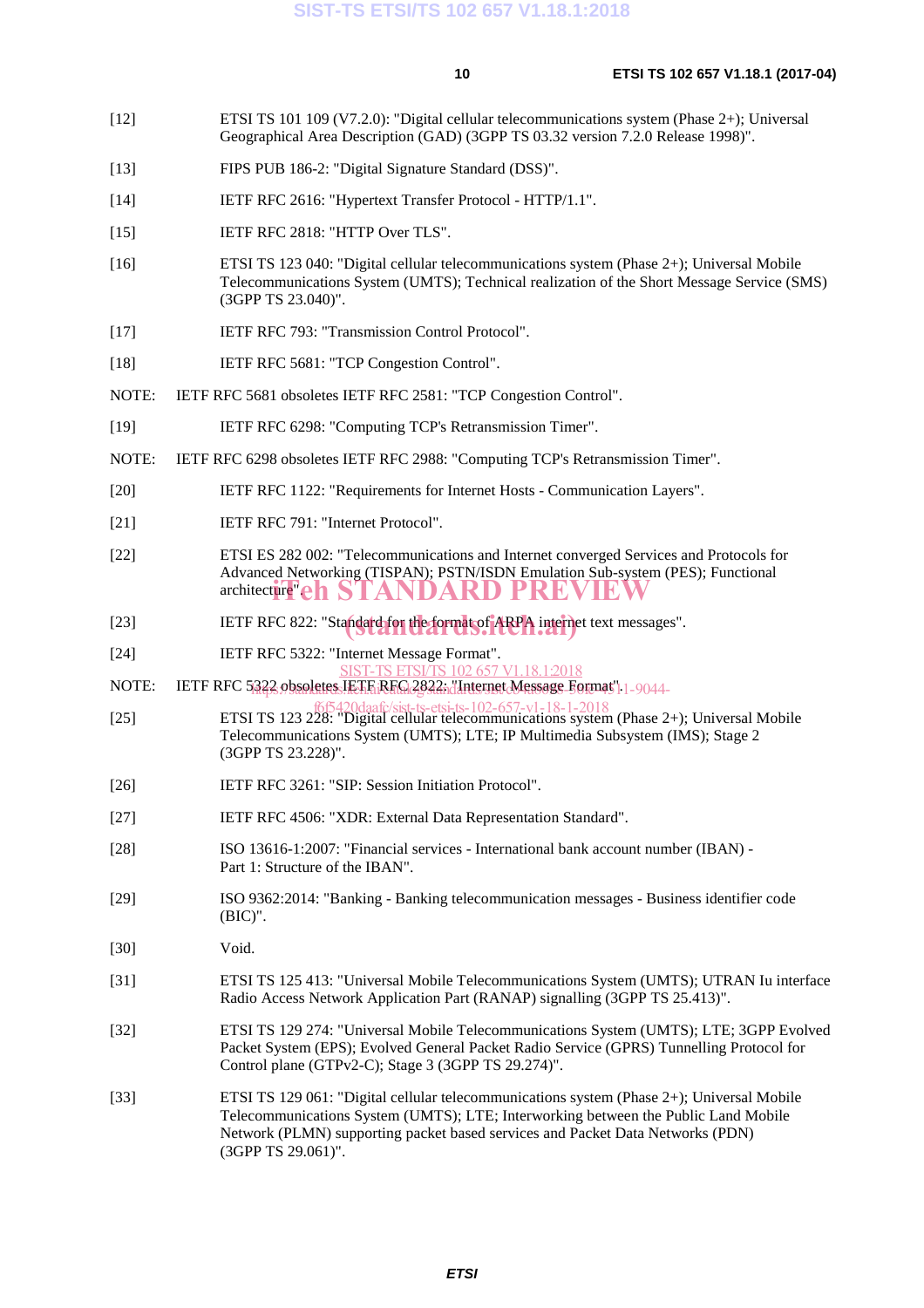- [34] ETSI TS 129 118: "Universal Mobile Telecommunications System (UMTS); LTE; Mobility Management Entity (MME) - Visitor Location Register (VLR) SGs interface specification (3GPP TS 29.118)".
- [35] ETSI TS 123 272: "Digital cellular telecommunications system (Phase 2+); Universal Mobile Telecommunications System (UMTS); LTE; Circuit Switched (CS) fallback in Evolved Packet System (EPS); Stage 2 (3GPP TS 23.272)".
- [36] ETSI TS 133 234: "Universal Mobile Telecommunications System (UMTS); LTE; 3G security; Wireless Local Area Network (WLAN) interworking security (3GPP TS 33.234)".
- [37] W3C Recommendation: "XML Path Language (XPath)", Version 1.0, 16 November 1999.
- [38] ETSI TS 123 008: "Digital cellular telecommunications system (Phase 2+) (GSM); Universal Mobile Telecommunications System (UMTS); LTE; Organization of subscriber data (3GPP TS 23.008)".
- [39] ETSI TS 124 229: "Digital cellular telecommunications system (Phase 2+) (GSM); Universal Mobile Telecommunications System (UMTS); LTE; IP multimedia call control protocol based on Session Initiation Protocol (SIP) and Session Description Protocol (SDP); Stage 3 (3GPP TS 24.229)".

### 2.2 Informative references

References are either specific (identified by date of publication and/or edition number or version number) or non-specific. For specific references, only the cited version applies. For non-specific references, the latest version of the referenced document (including any amendments) applies. RD PREVIEW

NOTE: While any hyperlinks included in this clause were valid at the time of publication, ETSI cannot guarantee their long term validity. (standards.iteh.ai)

The following referenced documents are not necessary for the application of the present document but they assist the The following referenced documents are all the experiments of the approximation of the state of the state of the state and the state area. So the state of the state of the state of the state and the state area. So the stat https://standards.iteh.ai/catalog/standards/sist/cb4a8698-36fc-4511-9044-

Not applicable.

f6f5420daafc/sist-ts-etsi-ts-102-657-v1-18-1-2018

# 3 Definitions and abbreviations

### 3.1 Definitions

For the purposes of the present document, the following terms and definitions apply:

**authorized organization:** any authority legally authorized to request or receive retained data e.g. a Law Enforcement Agency

**Handover Interface A (HI-A):** administrative handover interface comprising requests for information and their responses

**Handover Interface B (HI-B):** data handover interface comprising the retained data transmission of information

**issuing authority:** any entity possessing the necessary jurisdiction and authority pursuant to law to compel a service provider to deliver retained subscriber information or traffic data specified in a query

**lawful authorization:** permission granted to an Authorized Organization under certain conditions to request specified telecommunications retained data and requiring co-operation from a network operator/service provider/access provider

NOTE: Typically, this refers to a warrant or order issued by a lawfully authorized body.

**location information:** information relating to the geographic, physical or logical location of an identity relating to an interception subject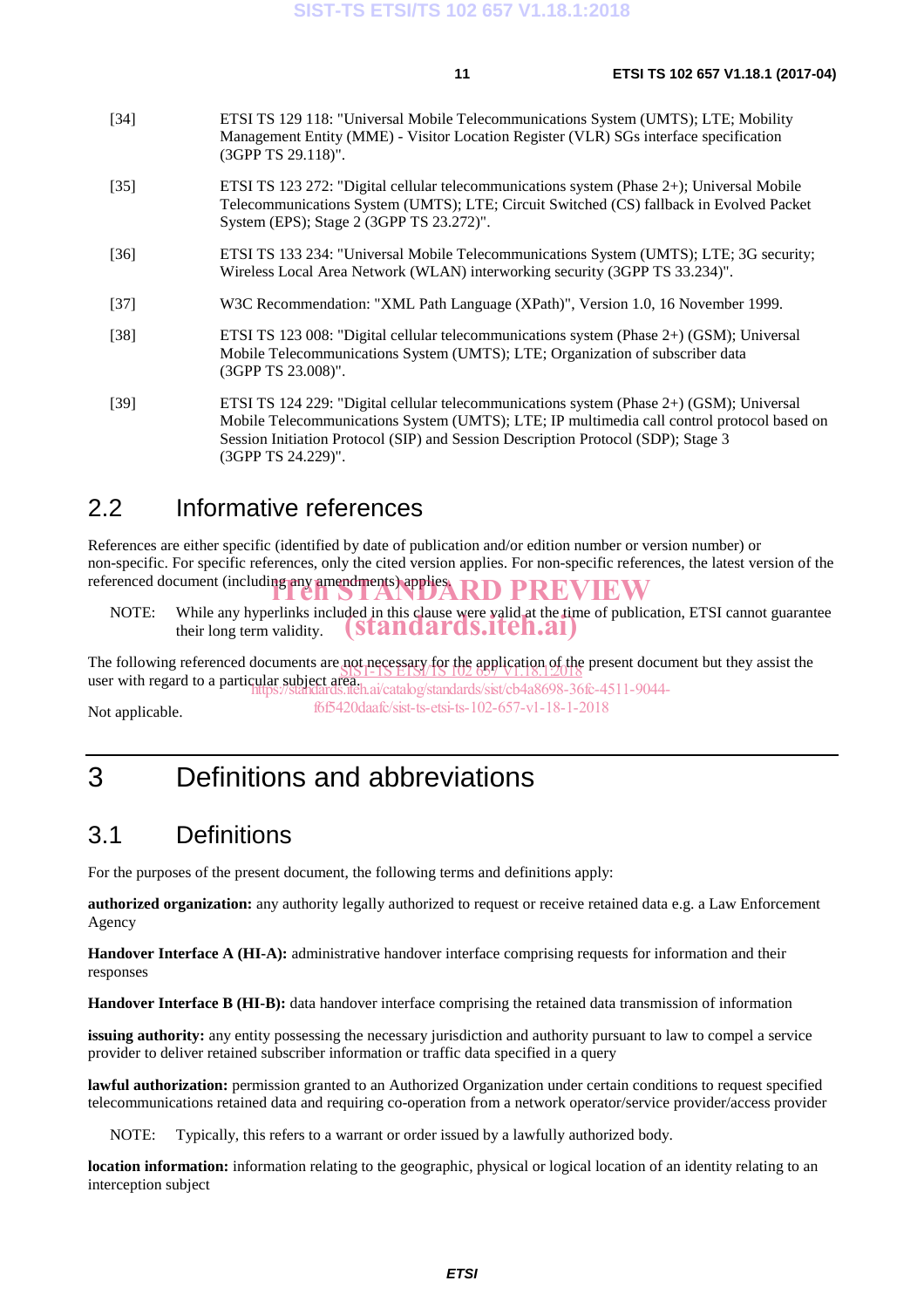**number:** any address (E.164, IP, email, URI) used for routing in a network or in a service on a user level or network/service level

**receiving authority:** any entity possessing the necessary authority pursuant to law and the technical means to receive retained subscriber information or traffic data delivered by a service provider

**request:** legal requirement for a Communications Service Provider (CSP) to disclose retained data in accordance with relevant national law

**response to request of information:** response from the CSP to the authorized organization acknowledging or rejecting a request for information

**retained data record:** set of data elements for a specific subscriber/user related to a specific service transaction

**service transaction:** instance of a service given by a CSP to a subscriber/user

**service transaction record:** set of data elements describing a service transaction (details to be determined)

**transmission of information:** transmission of retained data from the CSP to the receiving authority

#### 3.2 Abbreviations

For the purposes of the present document, the following abbreviations apply:

| <b>ACK</b>    | ACKnowledge                                                                  |
|---------------|------------------------------------------------------------------------------|
| <b>ADSL</b>   | Asymmetric Digital Subscriber Line                                           |
| AO            | Authorized Organization                                                      |
| <b>APN</b>    | <b>Access Point Name</b>                                                     |
| <b>ASCII</b>  | American Standard Code for Information Interchange                           |
| <b>ASN</b>    | Abstract Syntax Notation and ards.iteh.ai)                                   |
| <b>BER</b>    | <b>Basic Encoding Rules</b>                                                  |
| <b>BIC</b>    | <b>Business Identifier Code</b>                                              |
| <b>CGI</b>    | 102 657 V1.18.1:2018<br>Cell Global Identity                                 |
| <b>CPE</b>    | Customer/Premises Equipmento Standards/sist/cb4a8698-36fc-4511-9044-         |
| CS            | Circuit Switchedd <sup>5420</sup> daafc/sist-ts-etsi-ts-102-657-v1-18-1-2018 |
| CSP           | <b>Communications Service Provider</b>                                       |
| <b>CSPID</b>  | CSP Identifier                                                               |
| <b>DNS</b>    | Domain Name System                                                           |
| <b>DR</b>     | Data Retention                                                               |
| <b>DSA</b>    | Digital Signature Algorithm                                                  |
| <b>DSL</b>    | Digital Subscriber Line                                                      |
| <b>DSS</b>    | Digital Signature Standard                                                   |
| <b>DVD</b>    | Digital Versatile Disc or Digital Video Disc                                 |
| <b>ECGI</b>   | E-UTRAN Cell Global ID                                                       |
| <b>EMS</b>    | <b>Enhanced Messaging Service</b>                                            |
| <b>EPS</b>    | <b>Evolved Packet System</b>                                                 |
| <b>GGSN</b>   | Gateway GPRS Support Node                                                    |
| <b>GPRS</b>   | General Packet Radio Service                                                 |
| <b>GSM</b>    | Global System for Mobile communications                                      |
| <b>GW</b>     | GateWay                                                                      |
| HI            | Handover Interface                                                           |
| $HI-A$        | Handover Interface A                                                         |
| $HI-B$        | Handover Interface B                                                         |
| <b>HTTP</b>   | <b>HyperText Transfer Protocol</b>                                           |
| <b>HTTPS</b>  | HyperText Transfer Protocol over Secure Socket Layer                         |
| <b>IBAN</b>   | <b>International Banking Account Number</b>                                  |
| <b>ICCID</b>  | <b>Integrated Circuit Card ID</b>                                            |
| ID            | <b>IDentifier</b>                                                            |
| IEI           | <b>Information Element Identifier</b>                                        |
| <b>IMAP</b>   | <b>Internet Message Access Protocol</b>                                      |
| <b>IMEI</b>   | <b>International Mobile Equipment Identity</b>                               |
| <b>IMEISV</b> | <b>IMEI</b> Software Version                                                 |